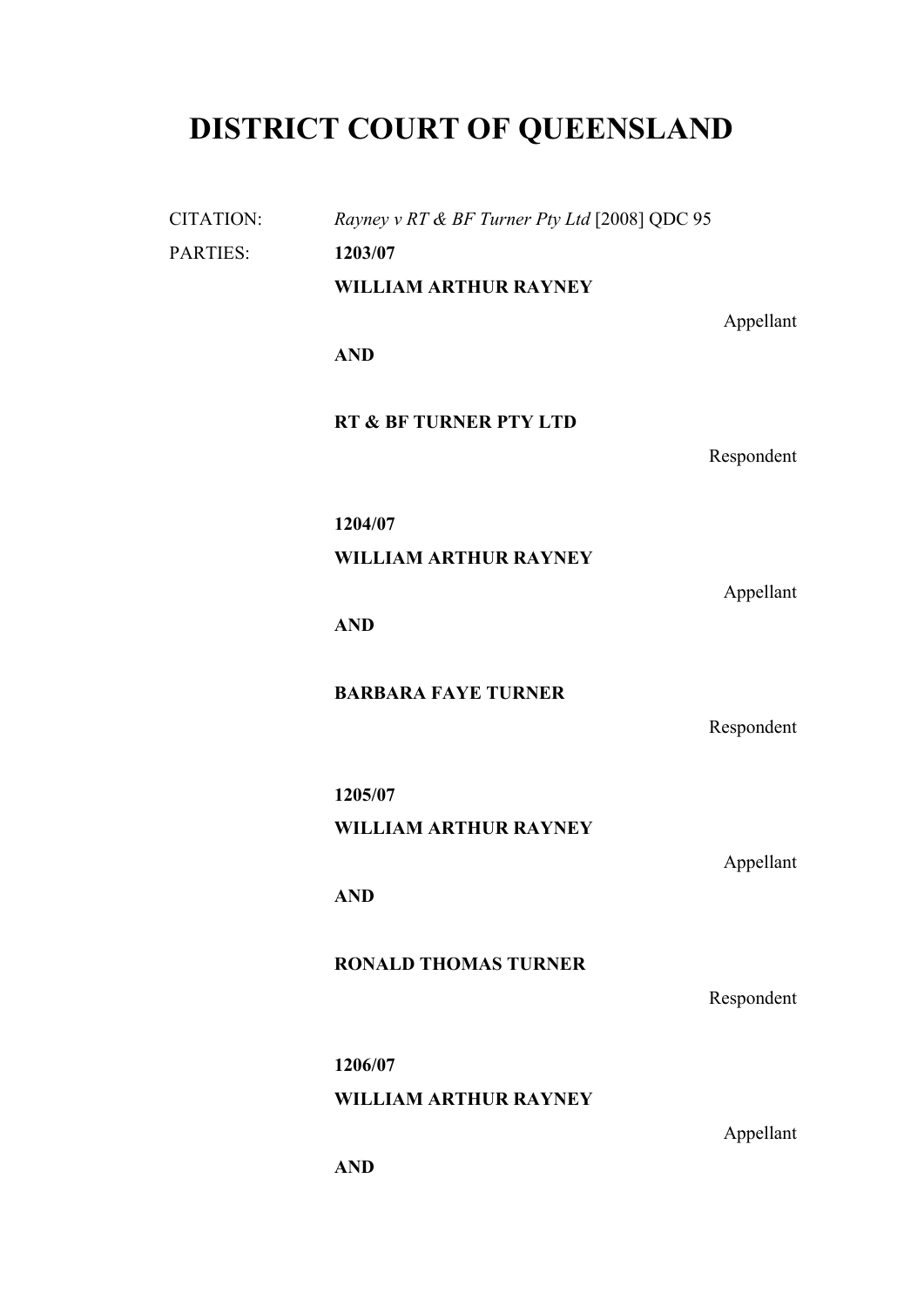## **GEOFFREY DESMOND TURNER**

## Respondent

| FILE NO/S:                   | Appeal No 1203/07; 1204/07; 1205;07; 1206/07               |
|------------------------------|------------------------------------------------------------|
| DIVISION:                    | Appellate                                                  |
| PROCEEDING:                  | Appeal pursuant to s 222 of the <i>Justices' Act</i>       |
| ORIGINATING<br><b>COURT:</b> | District Court, Brisbane                                   |
| <b>DELIVERED ON:</b>         | 1 May 2008                                                 |
| <b>DELIVERED AT:</b>         | <b>Brisbane</b>                                            |
| <b>HEARING DATE:</b>         | 30 August 2007 and 8 October 2007                          |
| JUDGE:                       | Nase DCJ                                                   |
| <b>ORDER:</b>                | Appeal dismissed                                           |
| <b>CATCHWORDS:</b>           | APPEAL - APPEAL FROM MAGISTRATE - EVIDENCE                 |
|                              | - SEARCH WARRANTS – whether Magistrate erred in            |
|                              | excluding evidence recorded during the execution of search |
|                              | warrant – whether search warrant was valid                 |
|                              | Transport Operations (Road Use Management) Act 1995        |
|                              | Transport Operations (Road Use Management – Fatigue        |
|                              | <b>Management</b> ) Regulation 1998                        |
|                              | Cases considered:                                          |
|                              | Beneficial Finance Corporation v Commissioner of           |
|                              | Australian Federal Police (1991) 103 ALR 167               |
|                              | State of New South Wales v Corbett (2007) HCA 32           |
|                              | Stevenson Transport Pty Ltd v State of Queensland & Ors    |
|                              | (2003) QSC 278                                             |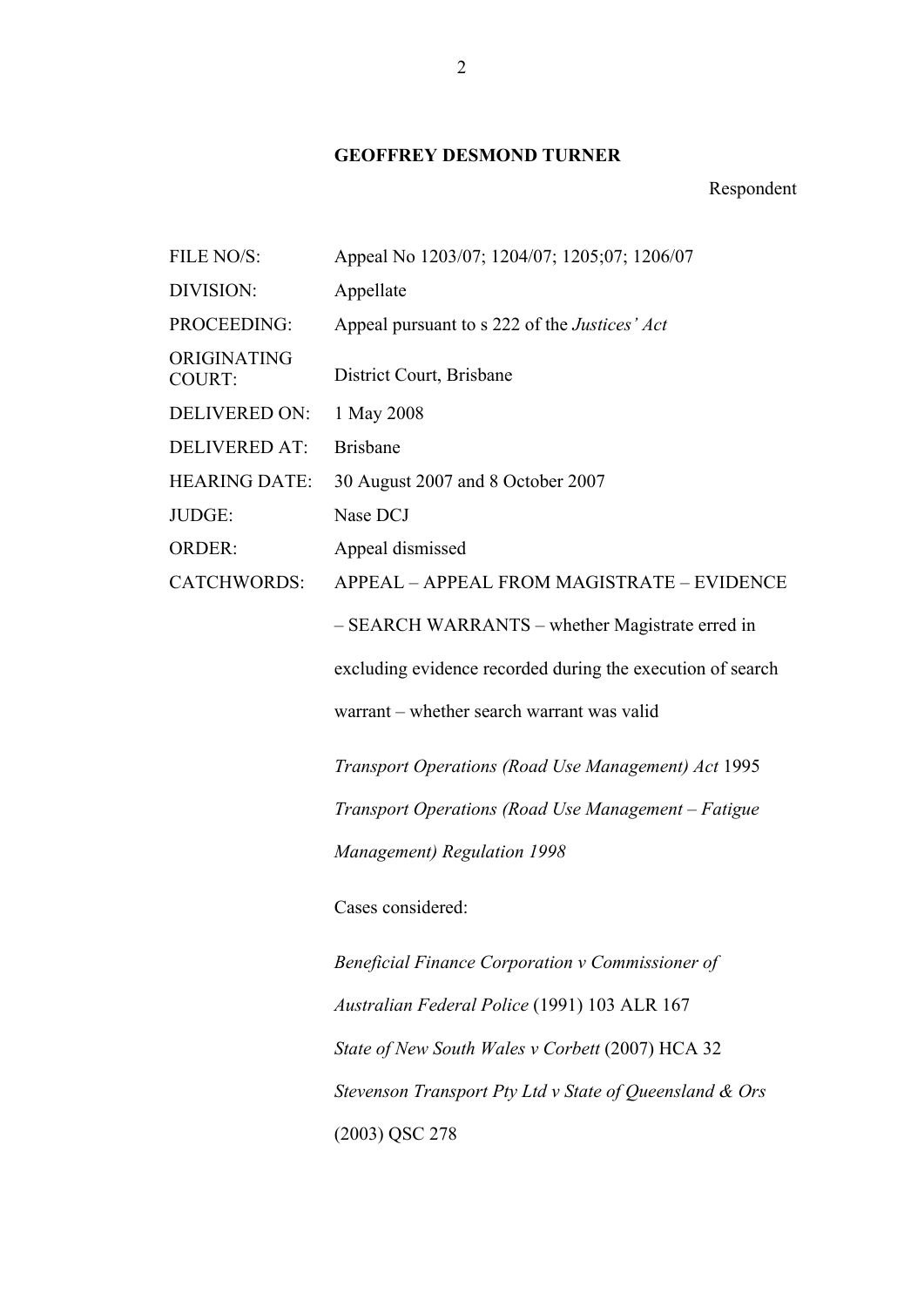| COUNSEL:           | Mr AJ McSporran SC with him Mr CFC Wilson for the<br>appellant |
|--------------------|----------------------------------------------------------------|
|                    | Mr PA Freeburn SC for the respondent                           |
| <b>SOLICITORS:</b> | Crown Solicitor on behalf of the appellant                     |
|                    | Cranston McEachean on behalf of the respondent                 |

## **Introduction**

- [1] On 28 March 2007, Mr WJ Smith, Magistrate, found RT and BF Turner Pty Ltd (the Company) not guilty of three fatigue offences laid under the *Transport Operations (Road Use Management – Fatigue Management) Regulation 1998*. 1 Consistently with the dismissal of the charges against the company, he thereupon dismissed secondary charges laid against the executive officers of the company (Barbara Faye Turner<sup>2</sup>, Ronald Thomas Turner<sup>3</sup> and Geoffrey Desmond Turner<sup>4</sup>) under the extended liability provisions in the Act.<sup>5</sup>
- [2] The appeal before me is from the Magistrate's findings of not guilty. The prosecution in the appeal sought to ventilate two arguments. The first is a complaint the magistrate wrongly excluded certain disputed evidence. In response, the respondent has sought to reargue its objection to the search warrant. As the magistrate's unexpected exclusion of the disputed evidence in the course of his decision cannot be maintained, the real issue, as I see it, is the validity of the search warrant. The second argument put by the prosecution is that the Magistrate, in reaching his ultimate conclusion, applied a wrong test to the evidence.

## **The first point**

<sup>1</sup> S 72.

 $\overline{2}$ Respondent in 1204/07

<sup>3</sup> Respondent in 1205/07

<sup>4</sup> Respondent in 1206/07

<sup>5</sup> S 57(2) *Transport Operations (Road Use Management) Act* 1995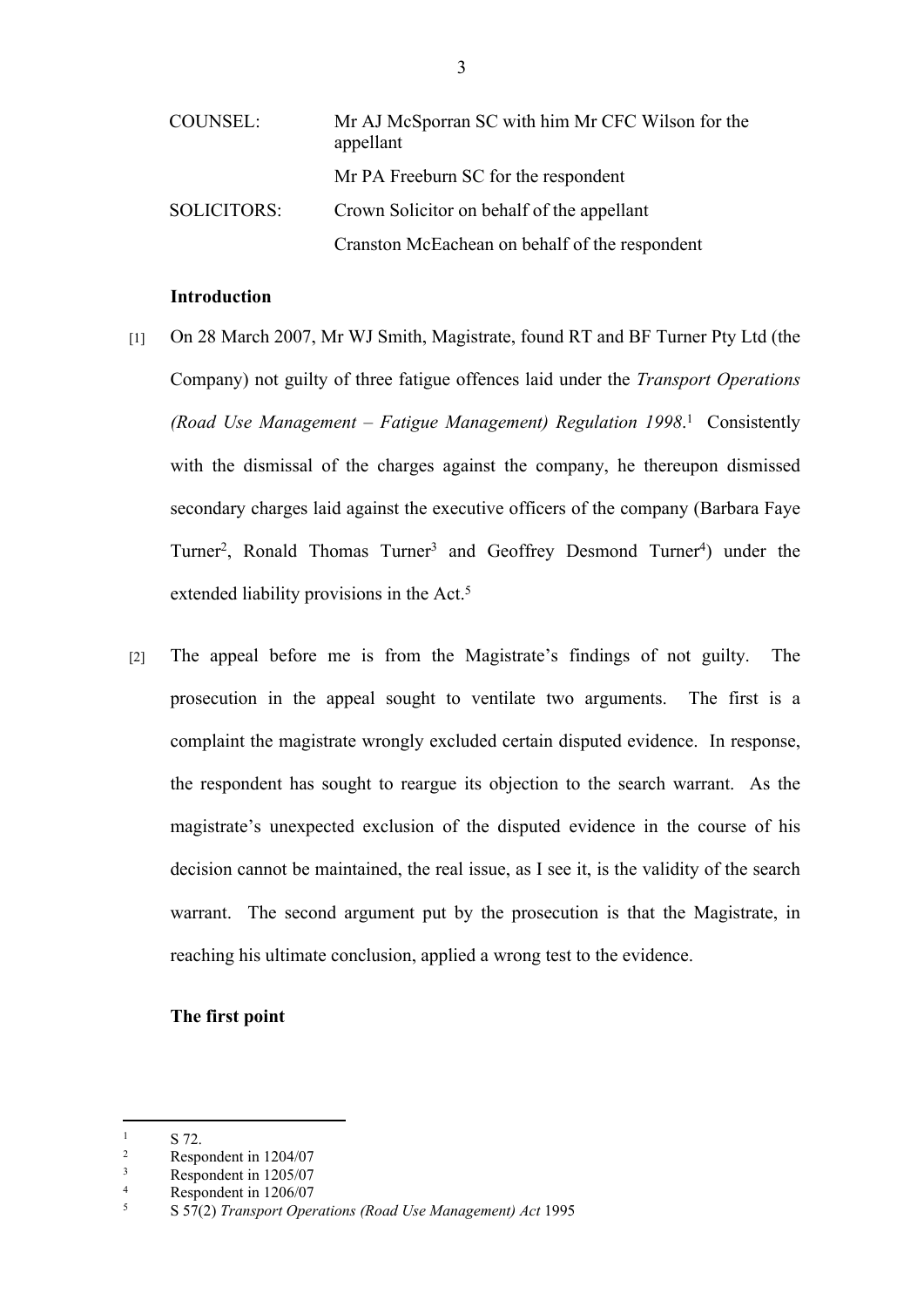- [3] The investigators had obtained a search warrant under s 28 *Transport Operations (Road Use Management) Act* 1995. Armed with the warrant, they entered and searched the company's premises at Palmwoods. During the search one of the officers assisting in the execution of the warrant recorded the search on video. In this way, various conversations between the investigators and officers, and employees of the company were recorded. At trial the prosecution relied on a conversation with Mr Ronald Turner as containing admissions against the company. The evidence was initially admitted, but in the course of his reasons for decision the magistrate without warning excluded the conversation.
- [4] The reason the magistrate excluded the evidence is that he did not think the warrant authorised the recording of Mr Turner's statements. Or, put more precisely, he did not believe the investigators were entitled to use a video recorder to record the execution of the search warrant.
- [5] The general powers which may be exercised on executing a search warrant include a power to "… inspect, measure, test, photograph or film the place or anything in the place …"<sup>6</sup> . Like Mr Smith, I doubt these words authorise the use of a video recorder to record the execution of a search warrant. While the recording of the search, and the incidental conversation with Mr Turner, was not authorised by the section, it was not unlawful for the search to be recorded.
- [6] As neither the warrant nor the Act authorise recording a search (including incidental conversations with others), the position is governed by common law principles. In principle it is not unlawful to record any event, no more than it is to speak to another person (or, as in this case, to record the conversation with the other person). The precise location of objects found during a search, and statements made about

6

S 30(2)(b) *Transport Operations (Road Use Management) Act* 1995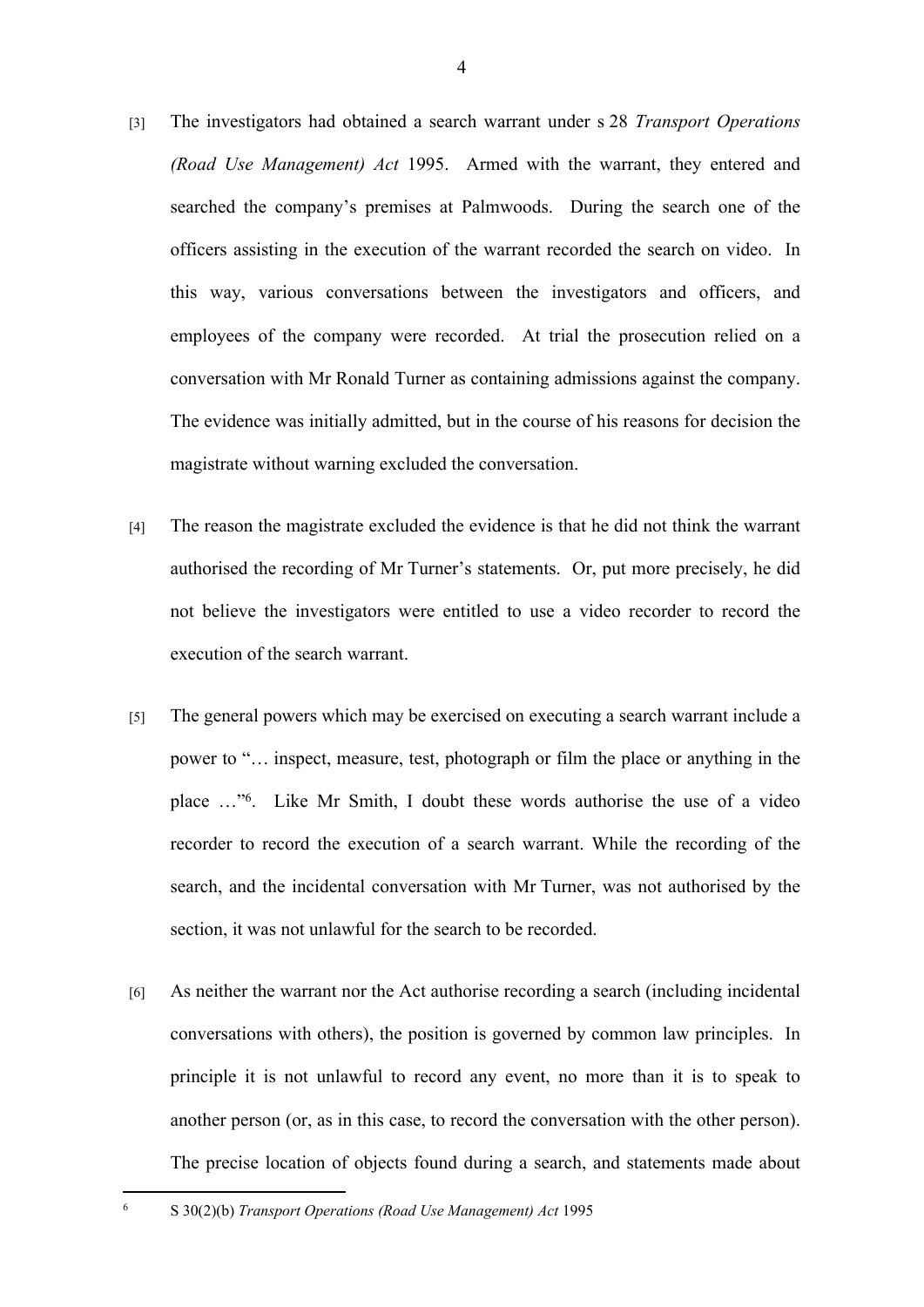those objects may be important. An electronic record of such details is normally the most reliable and complete form of evidence, and consistently with the general trend of the law<sup>7</sup> is to be encouraged.

[7] Excluding the evidence of the admissions on the basis there was no power to record the execution of the search warrant was an error by the Magistrate. However, it is necessary to consider also whether the Magistrate erred in concluding the warrant was valid.

## **The search warrant**

- [8] The respondents unsuccessfully challenged the validity of the warrant at the outset of the trial. Mr Freeburn SC revived the objection to the warrant in defending the magistrate's decision to dismiss the charges.
- [9] The authority to issue a warrant is found in s 28 *Transport Operations (Road Use Management) Act* 1995. The section is in these terms:

## "**28 Warrants to enter**

(1) An authorised officer may apply to a magistrate for a warrant to enter a place.

(2) The application must be sworn and state the grounds on which the warrant is sought.

(3) The magistrate may refuse to consider the application until the officer gives the magistrate all the information the magistrate requires about the application in the way the magistrate requires.

7

See the *Police Powers and Responsibilities Act 2000*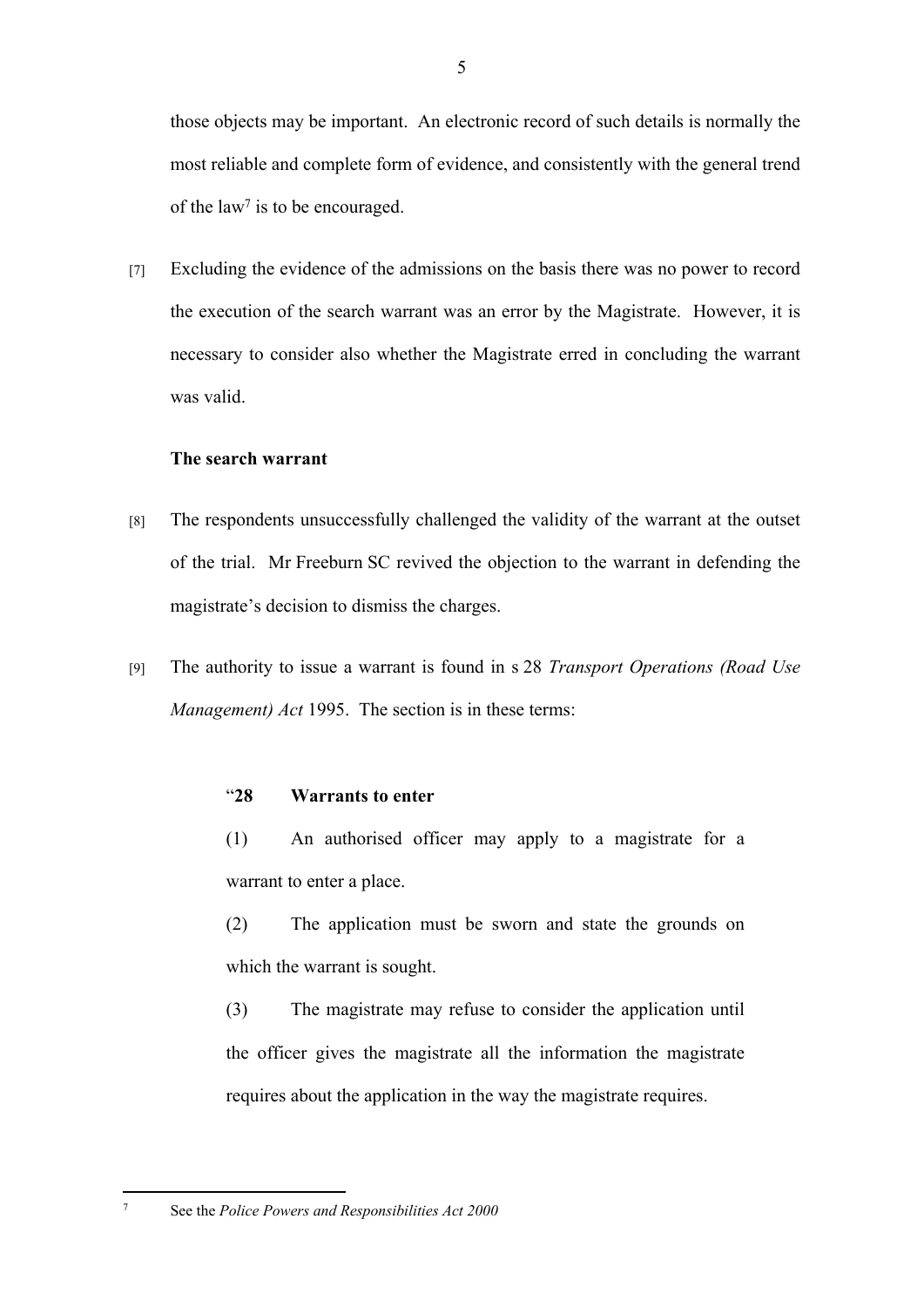(4) The magistrate may issue a warrant only if satisfied there are reasonable grounds for suspecting-

- (a) there is a particular thing or activity (the "evidence") that may provide evidence of an offence against a transport Act; and
- (b) the evidence is, or may be within the next 7 days, at the place.
- (5) The warrant must state-
	- (a) that as an authorised officer may, with necessary and reasonable help and force, enter the place and exercise the officer's powers under this Act; and
	- (b) the offence for which the warrant is sought; and
	- (c) the evidence that may be seized under the warrant; and
	- (d) the hours when the place may be entered; and
	- (e) the date, within 7 days after the warrant's issue, the warrant ends."
- [10] In *Stevenson Transport Pty Ltd v State of Queensland and Ors* (2003) QSC 278 Holmes J considered the validity of a similar warrant. The broad challenge to the warrant in *Stevenson* was that it failed to describe in sufficient particularity the documents to be seized, and the offences alleged to have been committed. Holmes J, in analysing the warrant, noted that it is appropriate to interpret the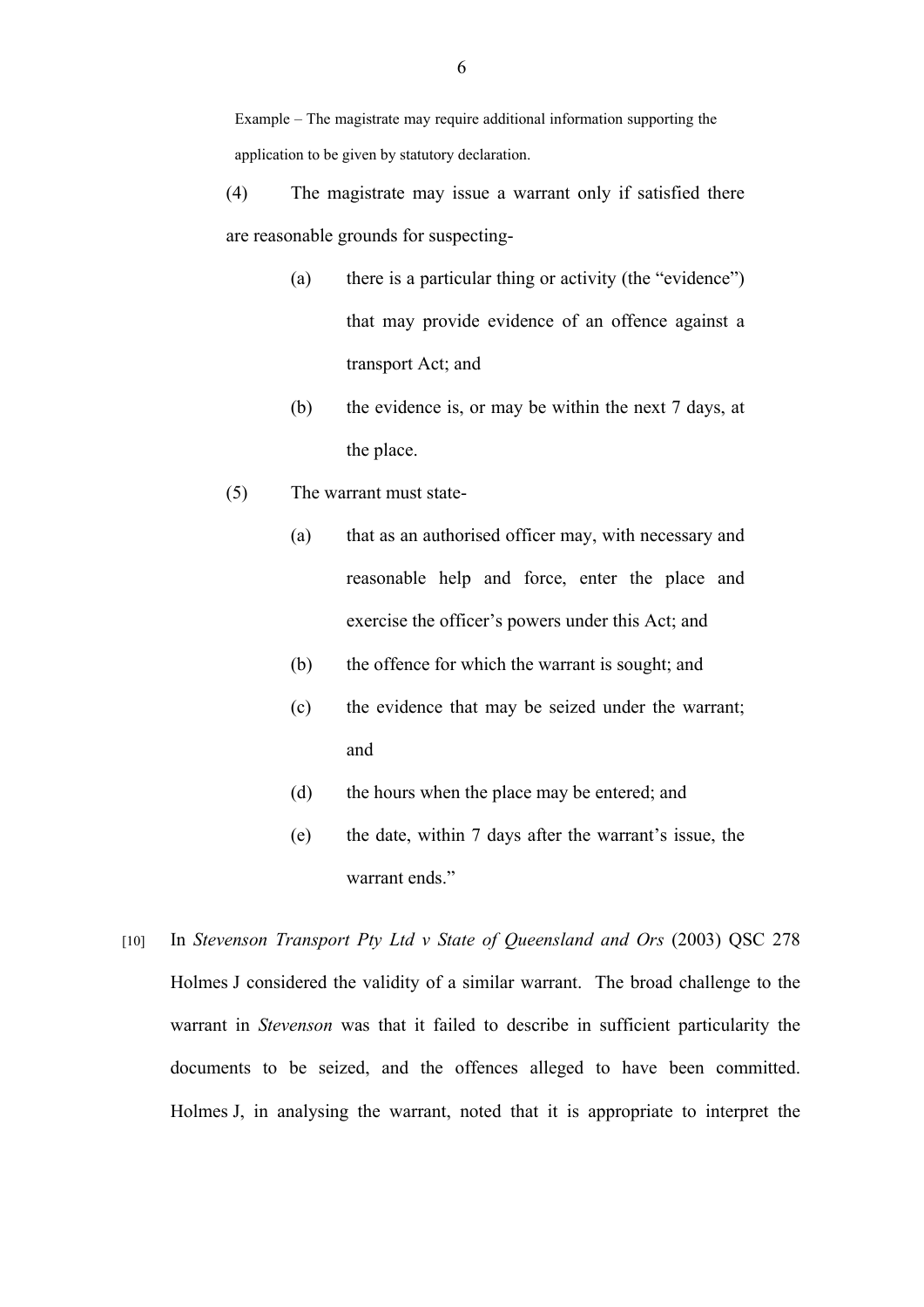requirements in the section as "having the purpose of enabling those involved in its execution to know at least the bounds to the area of search" <sup>8</sup>

- [11] In *Stevenson* the warrant was declared to be invalid because:
	- (a) the warrant did not identify any individual, or class of persons as the subject of the inquiry;
	- (b) the description of the offences was unclear and confusing;
	- (c) the documents and items described as the search object were unlimited; and
	- (d) the intended area of inquiry was not apparent on the face of the warrant.
- [12] In drafting the warrant in this case, an effort was made to remedy the defects in the warrant before the court in *Stevenson's* case.
- [13] The terms of the warrant are reproduced in an appendix to the judgment. The statement of "the evidence" is set out in a series of 12 dot points. On the assumption the time period specified at the end of the dot points applies to each category of "evidence", the warrant does identify with reasonable certainty the bounds to the area of search which execution of the warrant involved.

## **The offences**

[14] The warrant sets out five categories of offences, again in dot point form. The first category satisfactorily identifies as the subject of inquiry a class of persons ("drivers employed to drive heavy vehicles") and the offences said to be committed (that is, breaches of maximum driving times (regulation 15), maximum work times (regulation 16), and minimum rest times (regulation 17).

<sup>8</sup> At paragraph 11, citing a phrase used by Burchett J in *Beneficial Finance Corporation v Commissioner of Australian Federal Police* (1991) 103 ALR 167 at 178.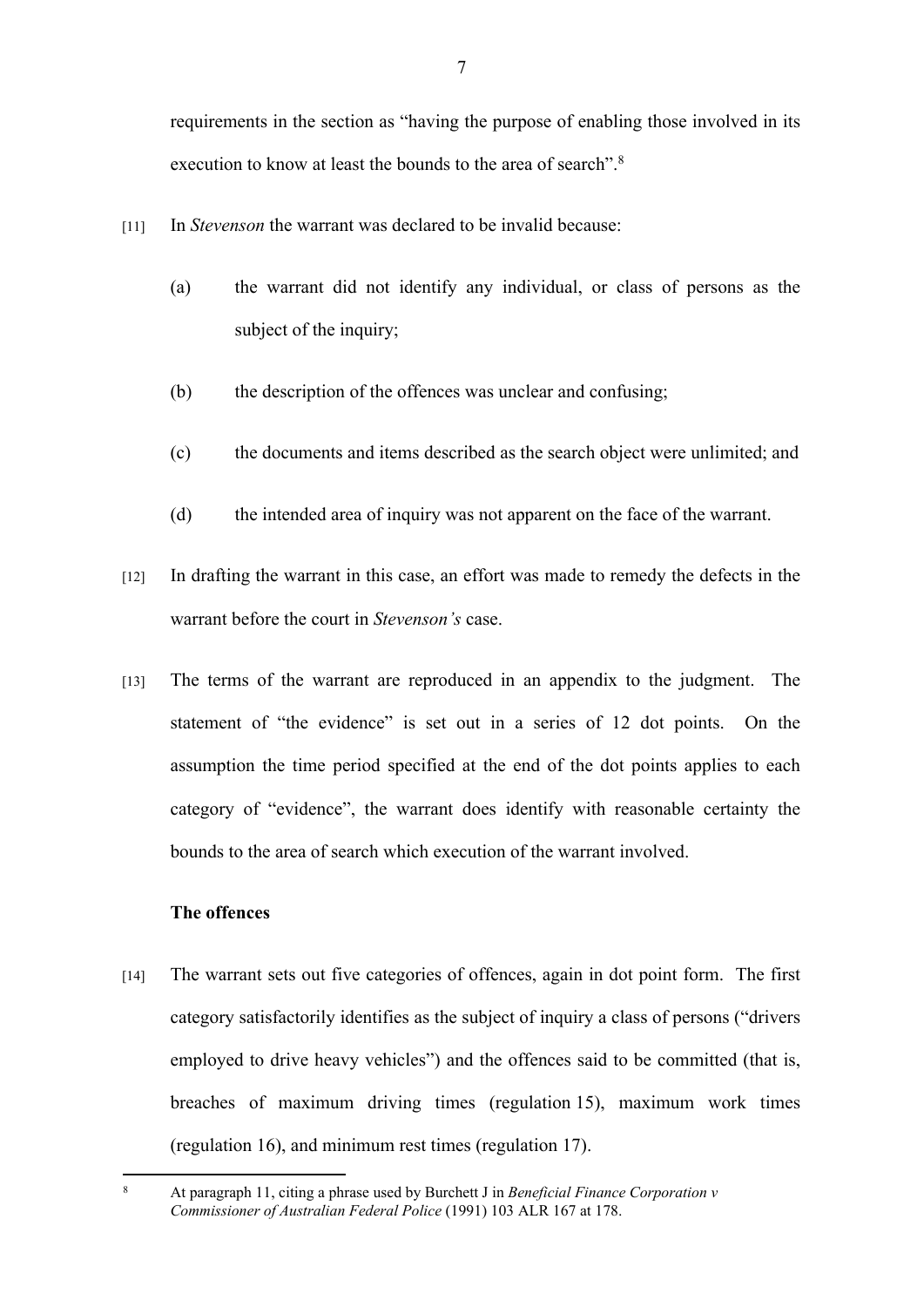- [15] The second category shifts from driver offences to any employer offences committed as a consequence of the driver offences. The offences are stated to be breaches of s 72 *Transport Operations (Road Use Management) Act* 1995.
- [16] The third category of offences specified relate to the obligations on an employer to keep daily driving records. The employer is specified and the relevant provisions of law are identified.
- [17] The fourth category shifts from fatigue management offences (categories 1, 2) and record keeping offences (category 3) to offences setting the mass limits of particular classes of heavy vehicles. The *Transport Operations (Road Use Management) Regulation 1995* ss 14, 15, and 16 impose on a person in control of a vehicle, an obligation to comply with the mass requirements applying to it. There are no other details in this category apart from the description of "persons in control of a vehicle" and the particular regulation said to be breached.
- [18] The fifth category identifies Mr Turner as the offender, and specifies offences committed by him in his capacity as an executive officer of the company. The offence section is nominated as s 57 *Transport Operations (Road Use Management) Act* 1995. This section imposes an obligation on the executive officers of a company to ensure the corporation complies with *a* transport Act, and provides that, subject to a defence, if a corporation commits an offence against a provision of *a* transport Act, each executive officer also commits an offence. Section 57 of *Transport Operations (Road Use Management) Act* 1995 applies to *all* transport Acts and offences committed by a corporation against a provision of *a* transport Act. This category is not limited by the earlier categories. At common law the assertion of such a broad category of offence (offences) would be too imprecise to found a warrant.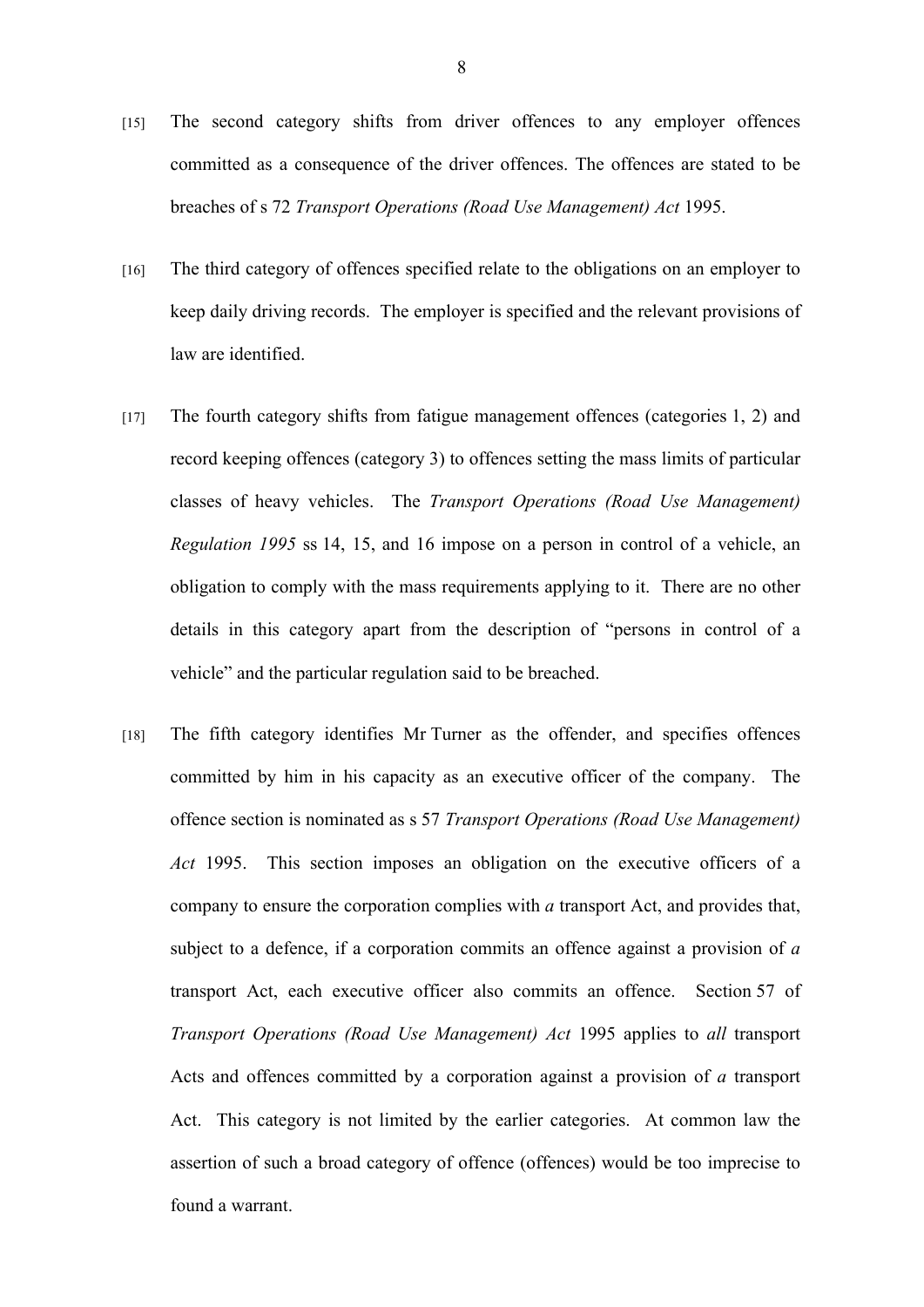#### **Discussion**

- [19] If it is accepted that Holmes J is correct in applying common law principles to s  $28^9$ then a strict compliance with the statutory conditions governing the issue of search warrants is required. The High Court very recently confirmed the strictness of the application of common law principles.<sup>10</sup>
- [20] The warrant in this case identifies not actual offences but types of offences which might have been committed, and in the case of the fifth category the possible offences are so broad as to be unpredictable. While the boundaries of the "evidence" sought is limited by time, and by the general descriptions of the categories, what is sought are the records of the company, from the examination of which it is hoped to discover proof of offences of the kind set out in the warrant.
- [21] The common law rules grew out of a hatred of the general warrant, which was first used by the Star Chamber for the purpose of controlling the writing and printing of seditious or radical political works.<sup>11</sup> Although much time has passed since then, the shadow of the common law hangs over the interpretation of search warrants. One question which arises from the use of the warrant in this case is whether s 28 may be used to gain access to the business records of a trucking company in order to search for evidence it has operated in breach of the law. The answer to this question may turn on what is meant by "evidence" in  $s$  28(5)(c). If the section is interpreted strictly then I doubt the section may be used to seize the company's records generally in order to determine whether the law has been breached. If the term

<sup>9</sup> *Stevenson Transport Pty Ltd v State of Queensland & Ors* (2003) QSC 278 at para 11.

<sup>10</sup> *State of New South Wales v Corbett* (2007) HCA 32.

<sup>11</sup> See the brief discussion of this by Callinan and Crennan JJ in *State of Queensland v Corbett* (2007) HCA 32 from para 89.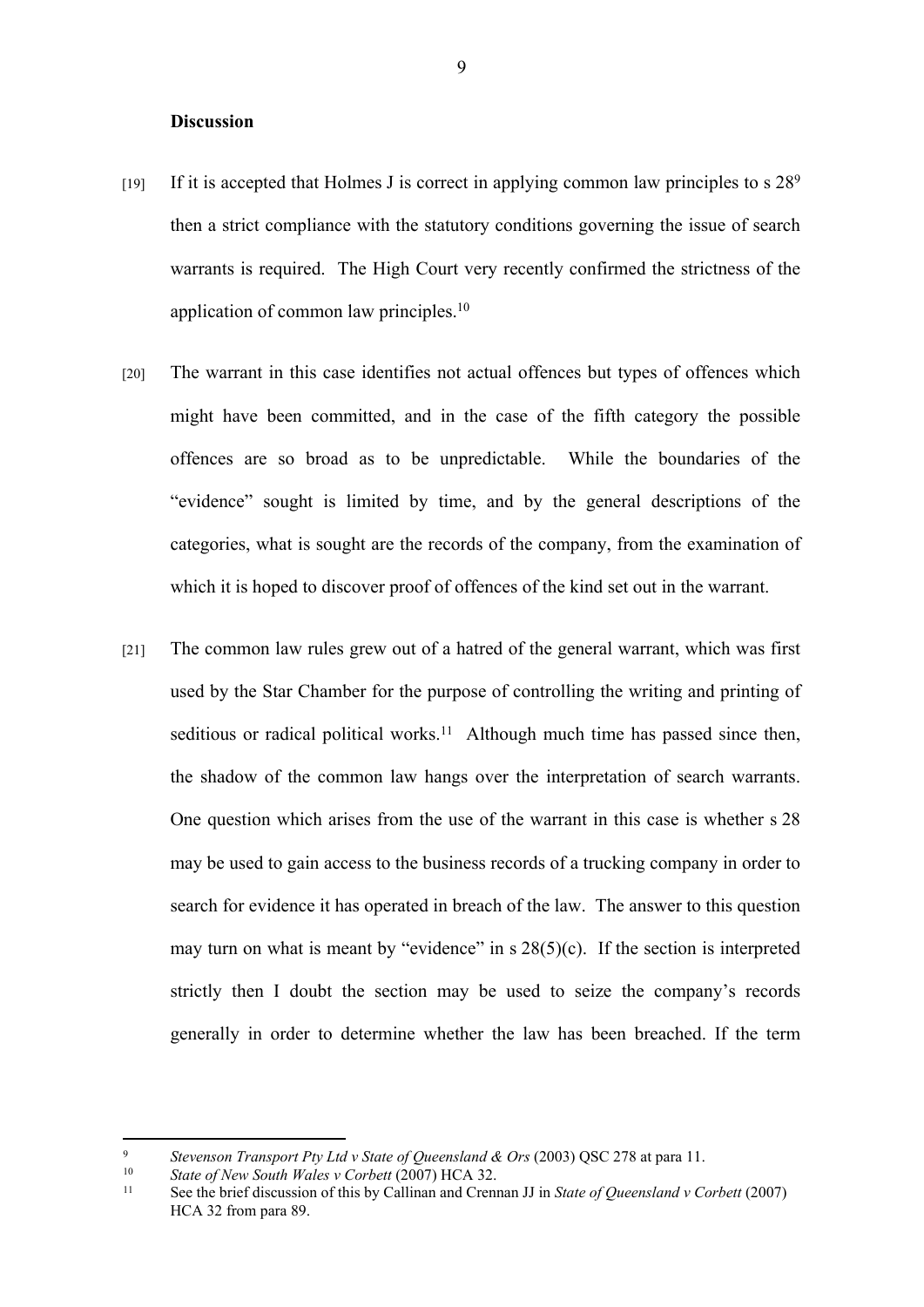"evidence" in  $s28(5)(c)$  is interpreted strictly it, and therefore the warrant, is limited to what is or may be tendered in a legal proceeding.

- [22] There may well be a social value in the effective supervision of the trucking industry. If a wider power than that conferred by s28 is required to investigate breaches of the Act and Regulations, that is a question for parliament not the courts.
- [23] Whether or not those comments are correct, the conclusion I have reached is that the warrant in this case is bad for generality.

#### **The approach of the magistrate**

- [24] In the circumstances I shall state briefly my conclusions on Mr McSporran SC's argument the magistrate applied a wrong test to the evidence
- [25] The section under which the company was prosecuted provides<sup>12</sup>:

## "**Special obligation of employers**

An employer must not allow an employed driver to drive a heavy vehicle for the employer if the employer knows, or reasonably ought to know, that by driving the vehicle the driver would, or would be likely to, commit a core driving hours offence."

The gist of the offence is knowledge or constructive knowledge on the part of the employer. In determining whether an employer ought to have known, the court may consider its position as an employer and the means it had at its disposal as an employer to know whether the employee was likely to commit a core driving hours

<sup>12</sup> S 72 *Transport Operations (Road Use Management – Fatigue Management) Regulation 1998*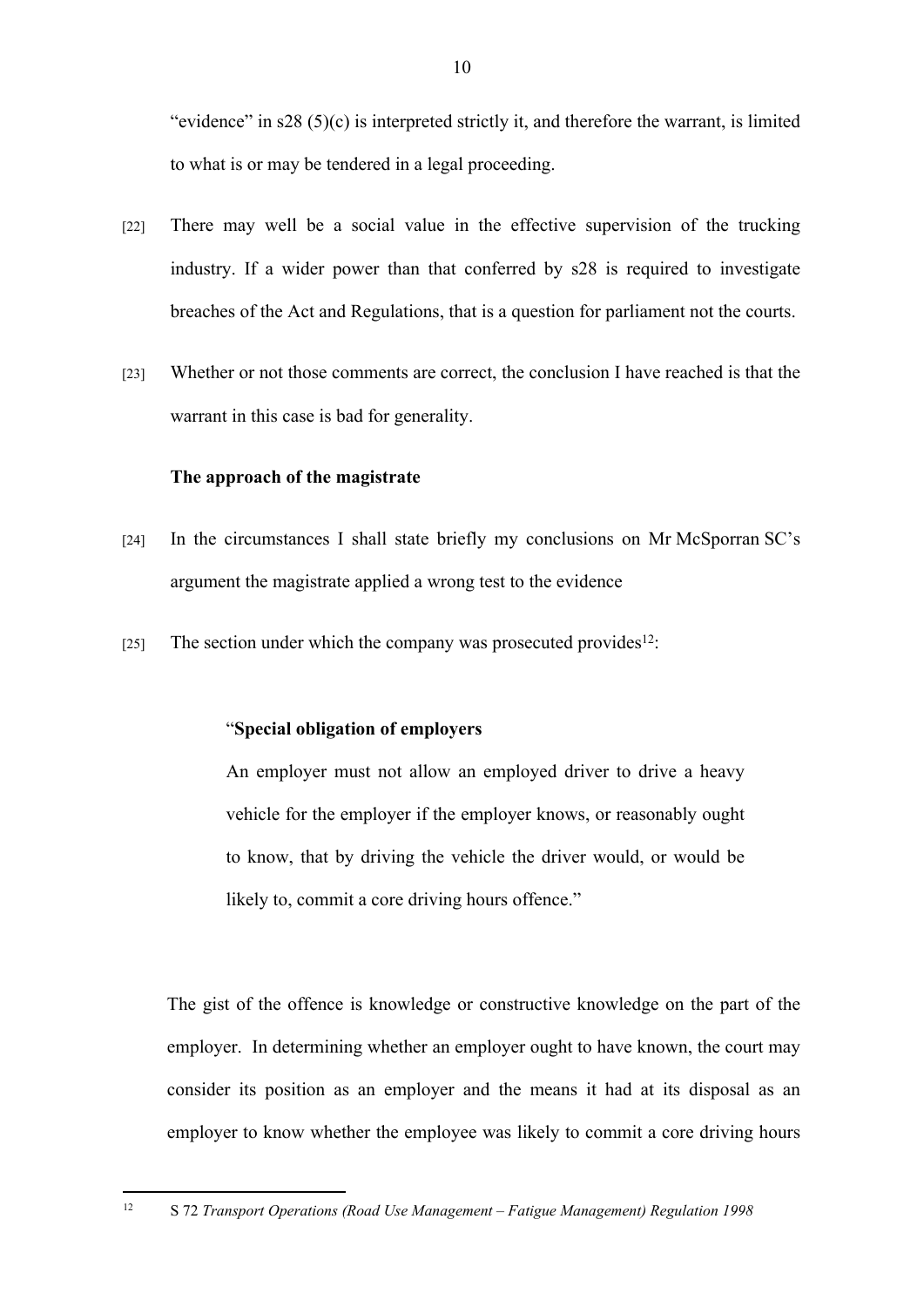offence on the particular occasion. If the correct approach is to pose the question whether "there existed facts and circumstances that would have alerted the defendant company to the fact that the company's employed driver, Mr Tunnah, was likely to commit a core driving hours offence on his journey from Liverpool to Acacia Ridge on 9 November 2004 to 10 November 2004",<sup>13</sup> then the facts and circumstances include the circumstance that the defendant company occupied a position as the driver's employer, and the opportunity and means the defendant had as employer to know whether the employee was likely to commit a core driving hours offence. I suspect the magistrate did apply a wrong test, although it is not altogether clear from his reasons whether that is the case or not.

In this case, for example, I am not in a position to know whether the magistrate should have taken into account the employer's access to the GPS system. The fact that the system had its limitations is not to the point as it was used for some purposes, and I was told it was capable of revealing whether a driver had committed a core driving hours offence. A capacity, I assume, of which the company would have been aware.

- [26] In the circumstances, however, it is perhaps unnecessary for me to make any further comments.
- [27] In all of the circumstances the appeal is dismissed.

<sup>13</sup> Reasons for decisions T 8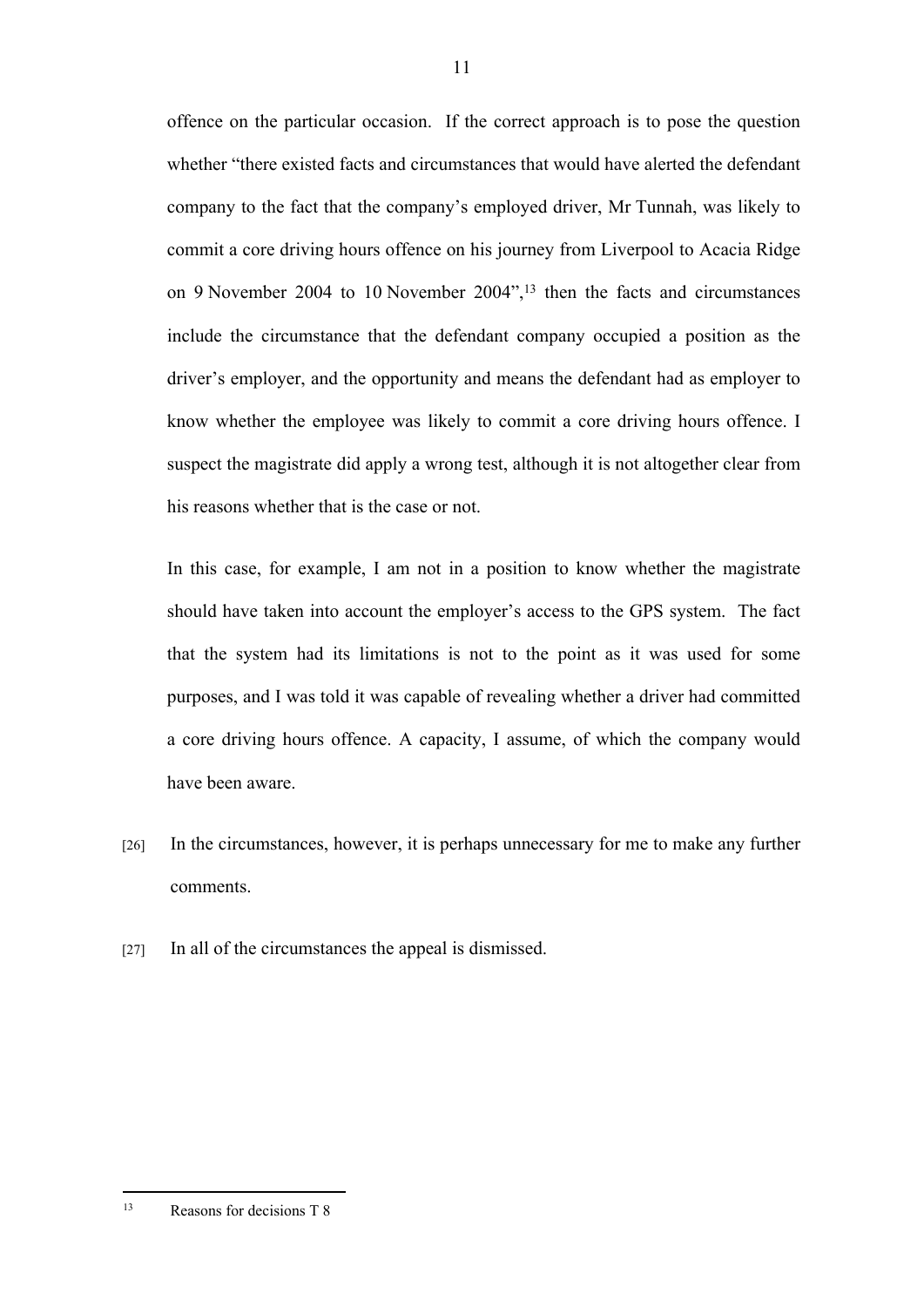## **Appendix A**

## TRANSPORT OPERATIONS ROADE USE MANAGEMETN) ACT 1995 (Section 28)

 $\mathcal{L}_\text{max}$  , and the set of the set of the set of the set of the set of the set of the set of the set of the set of the set of the set of the set of the set of the set of the set of the set of the set of the set of the

## WARRANT TO ENTER A PLACE  $\mathcal{L}_\text{max}$  , and the set of the set of the set of the set of the set of the set of the set of the set of the set of the set of the set of the set of the set of the set of the set of the set of the set of the set of the

To, Andrew Allan Archibald as an officer duly authorised by the Chief Executive Officer of the Department of Transport in the State of Queensland.

Whereas an application has been made this day upon oath before the undersigned, a Magistrate for the said State that there are reasonable grounds for suspecting there is (or there may be within the next 7 days) in or on the premises comprising business office, dwelling house, surrounding yard, outbuildings, sheds or vehicles or RT & BF Turner PTY LTD, situated at, number 28 Palmwoods-Montville Road, Palmwoods in the said State, certain things ("the evidence"), namely:

- Weighbridge dockets or copies thereof relating to the weighing of heavy vehicles and or freight at a particular date and time
- Fuel records relating to heavy vehicles refuelled at a particular date, time and location
- Telephone records and accounts that indicate the location of heavy vehicles at a particular date and time
- Driver rosters/schedules and vehicle schedules relating to the movement of heavy vehicles and fatigue management of heavy vehicle drivers
- Heavy vehicle driver logbooks and or duplicate pages or copies therefore
- Job orders and or any other document that records customer requirements for the movement of customer freight
- Employment agreements and or pay records relating to the employment of heavy vehicle drivers or heavy vehicle sub-contractors
- Heavy vehicle driver personnel files
- Policy procedures and training records relating to heavy vehicle drivers
- Global Positioning Systems (GPS) data relating to heavy vehicles
- Electronic engineer management system records relating toe heavy vehicles
- Any other documents that record the movement of heavy vehicles under the control of Ronald Thomas Turner, RT & BF Turner PTY LTD between the thirty first day of January 2004 and the twenty second day of February 2005.

which may be in hard copy or electronic form and which may afford evidence of the commission of the following offences against the Transport Operations (Road Use Management) Act 1995 namely